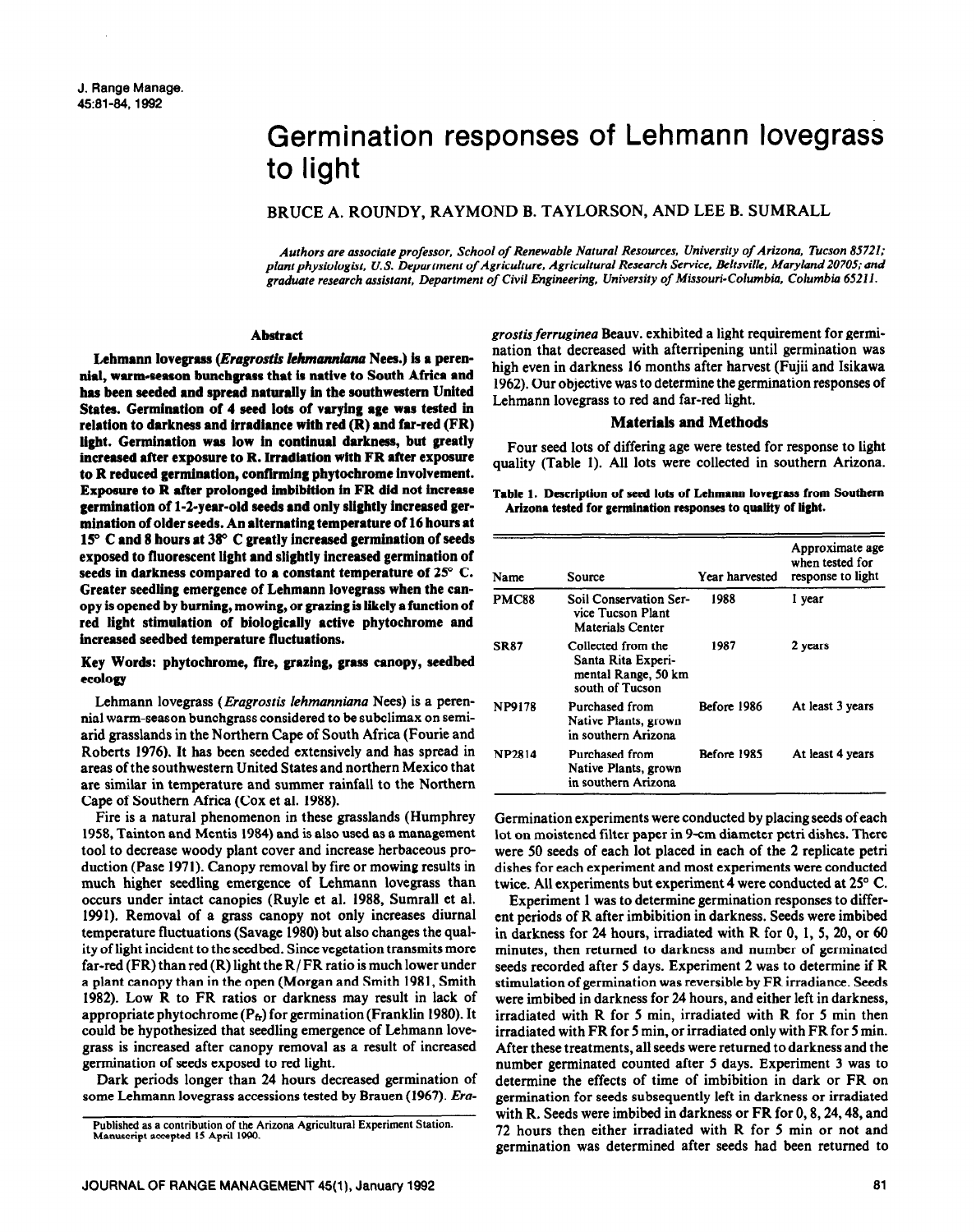

**Fig. 1. Germination percentages of 4 lots of Lehmann lovegrass seeds after imbibition in darkness for 24 hours and subsequent irradiation with red light. Bars are equal to 1 standard error.** 

darkness for 5 days. Experiment 4 was to compare germination of seeds imbibed in darkness or light at constant and alternating temperatures. Seeds were imbibed in continual darkness or 16 hours of darkness and 8 hours of fluorescent light. For each of the 2 light treatments, seeds were germinated at a constant 25° C or at 15° C for 16 hours and 38° C for 8 hours. Germinated seeds were counted after 7 days.

Red or FR irradiations were from broad-band sources provided by red and infrared black light phosphor fluorescent lamps previously described by VanDerWoude and Toole (1980). Irradiances at seed level over the 400- to 700-mm region were  $28\mu$  mol m<sup>-1</sup>S<sup>-1</sup> as measured by a radiometer equipped with a quantum sensor.

# **Results**

#### **Experiment 1**

Germination in darkness (0 min R) was low for all seed lots (Fig. 1). All seed lots had increased germination in response to R irradiation but the response of lot 9178 was much less than the other lots. Lots SR87 and PMC88 were highly responsive to R. Germination increased greatly after only 1 -min exposure. Germination responses of all lots except 2814 saturated after only S-min exposure to R. This is fairly typical for a low flux phytochrome response [ 10 to 10,000  $\mu$ mol m<sup>-2</sup> of R (Kendrick and Cone 1985)].

#### **Experiment 2**

**Germination was increased** by R irradiation but decreased by subsequent exposure to FR (Fig. 2). This FR reversion of Rstimulated germination confirms phytochrome involvement. Seed lot 28 14, and especially lots SR87 and PMC88, had higher germination for seeds exposed to R then FR or exposed only to FR than those in continual darkness. The lack of complete reversal by FR after R irradiance and increased germination of seeds irradiated only with FR may be a result of a small increase in Pfr phytochrome  $(1-3\%)$  that results from saturating FR irradiation. This indicates high sensitivity of some seeds of the several seed populations to small increases in  $P_{fr}$ .

### **Experiment 3**

**Germination was highest for seeds imbibed in darkness, then exposed** to R (Fig. 3). Germination response to R increased with increased time to imbibition in the dark to 72 hours for lots 9178 and 2814and to48 hours **for** lots SR87 and PMC88. Even lot 9178, that had limited response to R after 24 hours in darkness (Fig. 1 and Fig. 3), had greatly increased germination when exposed to R after 48 and 72 hours of imbibition in darkness. The decline in



Fig. 2. Germination percentages of 4 lots of Lehmann lovegrass seed **initially imbibed in darkness for 24 hours and subsequently left in darkness (dark), irradiated with red light for 5 min (red), irradiated with red light for 5 min then far-red light for 5 min (red plus far red) or irradiated only in far-red for 5 min (far red). Lines above bars equal 1 standard error.** 

**germination** of lots SR87 and PMC88 after 72 hours imbibition in darkness and subsequent exposure to R suggests that a secondary dormancy may have been initiated in these seeds possibly associated with prolonged darkness. Seeds imbibed in darkness or FR and not exposed to R had very low germination. Seeds imbibed in FR and then exposed to R had increased germination compared to those not exposed to R, but this increase was much less than that for seeds imbibed in darkness, then exposed to R. Exposure to FR evidently decreases germination responsiveness to R irradiation for these seeds.

#### **Experiment 4**

The interaction of lot, temperature, and light treatment was not significant ( $P$  $>$ 0.05), indicating lots responded similarly to light and alternating temperatures. Exposure of seeds to fluorescent light greatly increased germination compared to seeds germinated in darkness (Fig. 4). Compared to constant temperature, alternating temperature slightly increased germination of seeds in darkness but more than doubled germination of seeds exposed to light.

#### **Discussion**

Our experiments show that Lehmann lovegrass seed germination may be inhibited by exposure to predominantly far-red light and by lack of red light. After imbibition in the dark for a short time (24 hours) germination of younger seeds (l-2 years old) was greatly stimulated by a very short exposure to R (Fig. 1). Subsequent exposure to FR reversed the R stimulation of germination (Fig. 2). Germination was low for seeds imbibed only in the dark or only in FR (Fig. 3). Exposure to R greatly increased germination of seeds after prolonged imbibition in darkness. However, exposure to R after prolonged imbibition in FR did not increase germination of younger seeds (l-2 years old) and only slightly increased germination of older seeds  $($ >3 years old). These germination responses to light may help explain seedling emergence differences in the field.

Temperate grasslands replace most of their above-ground biomass each year. A build-up of ungrazed or unburned biomass may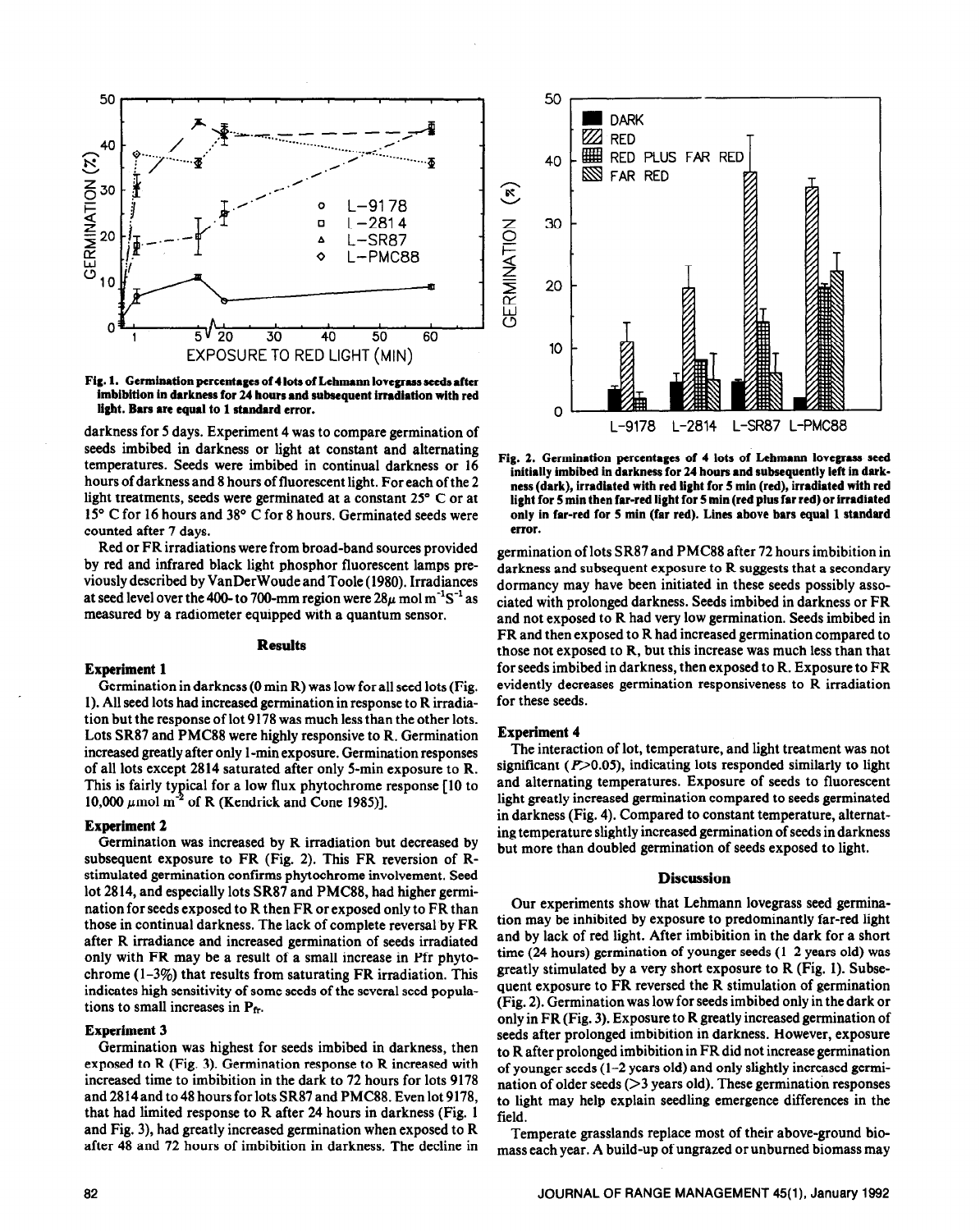

Fig. 3. Gemination percentages of 4 lots of Lehmann lovegrass seeds initially imbibed in darkness (dark) or far-red light (far red) for different periods of time and subsequently irradiated with red light for 5 min (+red) or not (-red). Maximum standard error was 9% and the average standard error was 2%.



**Fig. 4. Mean germination percentages of 4 lots of Lehmann lovegrass seed in relation to light end temperature treatments. The fntenction of seed**  lot, light, and temperature was not significant ( $p$ >0.05) so overall means **of all 4 lots we presented. Linee above bars ue 1 standard error.** 

not only shade and reduce photosynthesis of sub-canopy leaves (Caldwell et al. 1983) but may also intercept red light necessary to stimulate biologically active phytochrome (Pfr) and trigger germination of seeds in the seed bank.

The daytime light environment for seeds under a canopy of Lehmann lovegrass could include continual darkness, intermittent

darkness alternating with intermittent R or FR, continual FR or intermittent FR alternating with R. The exposure of seeds to these different light conditions depends on mature-plant density, accumulation of live and dead biomass, seed location, and sun angle. Our experiments suggest that seeds under litter or under a thick, live canopy and predominantly exposed to darkness or far-red light, respectively, will have limited germination. Germination of seeds in interspaces between established plants or in gaps in the canopy may be either stimulated or inhibited, depending on the length and sequence of exposure to predominately red or far-red light.

Ungrazed and unburned stands of Lehmann lovegrass accumulate a high cover of dead litter and have little seeding recruitment (Sumrall et al. 1991). Removal of the canopy by burning or mowing greatly increases seedling emergence (Sumrall et al. 1991). Although fire may kill mature Lehmann lovegrass plants, high seedling recruitment allows replacement of dead plants (Cable 1965, 1971; Ruyle et al. 1988). Heavy grazing, which keeps the canopy open, also may be associated with high seedling recruitment and more, but smaller, plants than in ungrazed areas (Cable 1971).

Removal of the canopy results in greater irradiance of red light and a greater temperature fluctuation in the seedbank than under intact canopies. Soil surface temperatures in a Lehmann lovegrass stand in Arizona during the summer establishment period diurnally fluctuated about 23° C when the canopy was removed by burning or mowing compared to a fluctuation of  $10^{\circ}$  C for an intact canopy (Sumrall et al. 1991). In the current study, alternating temperatures stimulated germination of seeds exposed to light much more than that of seeds in the dark (Fig. 4). Red light and alternating temperatures associated with open canopies both stimulate germination of Lehmann lovegrass and are both likely functional in the high seedling emergence that occurs after burning, mowing, or grazing.

Recommendations for seeding Lehmann lovegrass for range-